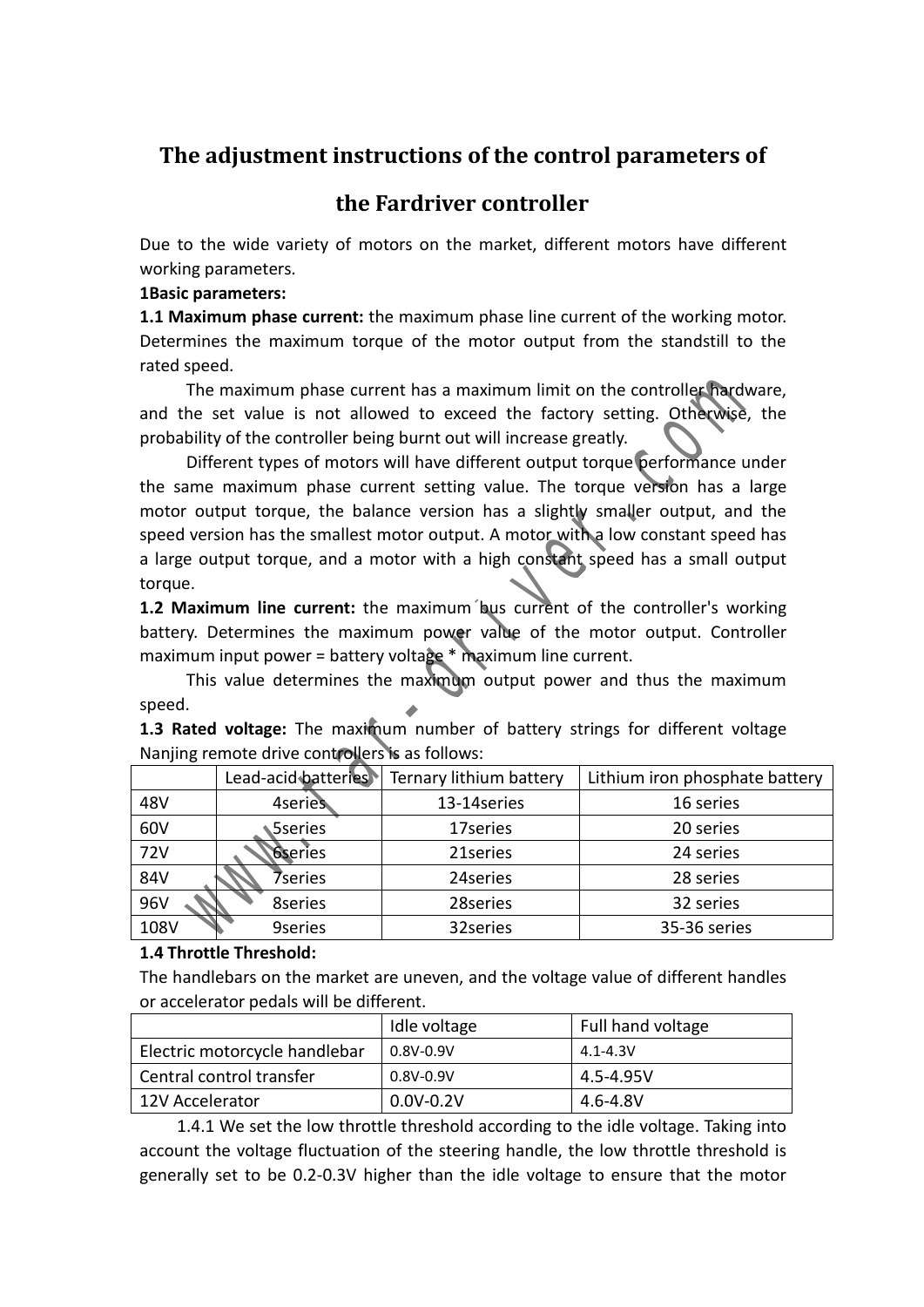works in an idle state when stopped.

For example, the low-throttle threshold of the electric friction handle will be set to 1.1V, and the low-throttle threshold of the 12V accelerator pedal will be set to 0.5V.<br>1.4.2 We set the high throttle threshold according to the full-handle voltage. In

order to enable the controller to output full power in the full-handle state, we need to make the set value lower than the full-handle voltage. But here you have to pay attention not to set too low. In order to automatically detect whether the electronic throttle is damaged, we set a value 0.6V higher than the high throttle threshold as the alarm limit. Once exceeded, the handlebar is considered to be damaged, and the controller immediately stops the power output to prevent the vehicle from speeding

and causing it. Security incident.<br>So when we set the high-throttle threshold, for example, when the steering wheel of an electric motorcycle is 4.1-4.3V, we will set 3.9V as the high-throttle threshold. For the high throttle threshold of the 12V accelerator pedal, we will set it at 4.3V. Iller immediately stops the power output to prevent the vehicle from speed<br>using it. Security incident.<br>So when we set the high-throttle threshold, for example, when the steer<br>of an electric motorcycle is 4.1-4.3V, we will

### **2 Constant speed and weak magnetic field**:

**2.1 Constant speed: the speed of the motor under the rated voltage, referred to as the rated speed, which is often called constant speed in the electric motorcycle industry.**

This constant speed determines the highest motor speed. Generally, ordinary controllers can drive the maximum speed of the motor to near the constant speed under the rated voltage state. **2.2 Speed** expansion: The motor speed is pushed to a higher speed than the fixed speed, which is called speed expansion.

**Speed** expansion method 1: increase the working voltage, the higher the voltage, the higher the motor speed.

**Speed** expansion method 2: Do not increase the working voltage, and increase the motor speed through field weakening.

**2.3 Fardriver controller adopts weak magnetic speed expansion:** without changing the battery voltage, it directly increases the motor speed by controlling the current-limiting parameters.

### **2.4 Maximum speed, backward speed:Limit the maximum speed of the motor.**

In the electric vehicle market, the maximum speed is generally not limited, but the maximum speed is limited by the following current limiting parameters. After the speed exceeds the fixed speed, it will automatically enter the field weakening state. The more the speed exceeds the fixed speed, the greater the depth of field weakening.

#### **2.5 Depth of field weakening:**

Depth of field weakening: (maximum speed-fixed speed)/fixed speed \*100%.

Generally, the field weakening depth of in-wheel motors can reach 50%.

Some in-wheel motors have a field weakening depth of more than 100%.

#### **2.6 Current limiting parameter: Adjust the maximum speed byadjusting this parameter.**

| 2 视图 / | 参数 标定 保护 限流 控制 通信      |  |            |          |  |  |                                                        |  |
|--------|------------------------|--|------------|----------|--|--|--------------------------------------------------------|--|
|        | 500rpm 30 2000rpm 90   |  |            |          |  |  | 3500rpm 30 5000rpm 30 5500rpm 30 5500rpm 30 5500rpm 30 |  |
|        | 1000rpm 100 2500rpm 30 |  | 4000rpm 30 |          |  |  | 5500rpm 30 7000rpm 30 8500rpm 30                       |  |
|        | 1500rpm 30 3000rpm 70  |  |            |          |  |  | 4500rpm 30 6000rpm 30 7500rpm 30 45000rpm 30           |  |
|        |                        |  |            | 电机限流保护系数 |  |  |                                                        |  |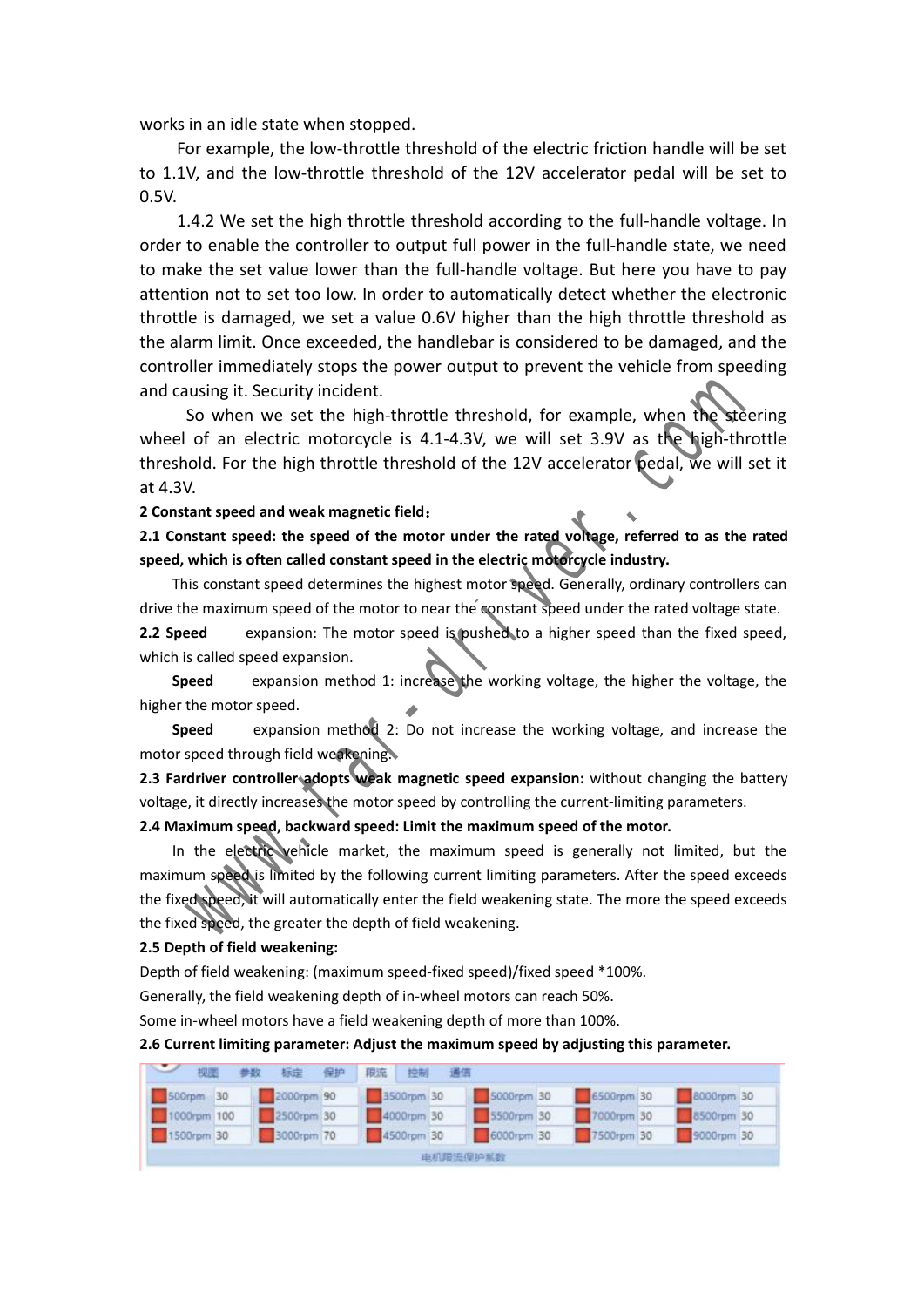**Let me talk about the conversion of 500RPM, 1000RPM, …8500RPM, 9000RPM in the current limit. These speeds are the speeds of the mid-mounted motor. The corresponding parameter is also the parameter of the central motor. For in-wheel motors, a conversion is required. Usually** the number of pole pairs of the in-wheel motor is 16, 20, 24, 28, 30 pairs of poles. Usually the **central motor has 4 pairs of poles.**

**Pole pair ratio of hub motor and mid-mounted motor**

| <b>Number of pole pairs</b> | 16 | 20 | 24 | 28 | 30  |
|-----------------------------|----|----|----|----|-----|
| of hub motor                |    |    |    |    |     |
| And mid-mounted             |    |    |    |    | 7.5 |
| motor pole pair ratio       |    |    |    |    |     |

**After we obtain the pole pair value of a hub motor, we can set the current limiting parameters according to the speed requirements. For example, the pole pair number of the hub motor is 16, divided by 4 to get the pole pair ratio=16/4=4. Then**

**The actual speed of the 16-pole hub motor corresponding to 500RPM is 125RPM.**

**The actual speed of the 16-pole hub motor corresponding to 1000RPM is 250RPM. The actual speed of the 16-pole hub motor corresponding to 4000RPM is 1000RPM. The actual speed of the 16-pole hub motor corresponding to 5000RPM is 1250RPM. The actual speed of the 16-pole hub motor corresponding to 5500RPM is 1375RPM. The actual speed of the 16-pole hub motor corresponding to 6000RPM is 1500RPM. The actual speed of the 16-pole hub motor corresponding to 6500RPM is 1625RPM The actual speed of the 16-pole hub motor corresponding to 8000RPM is 2000RPM.** mid-mounted 4 5 6 7.5<br>
pole pair ratio 4 5 6 17.5<br>
even obtain the pole pair value of a hub motor, we can set the current limiting pearame<br>
ing to the speed requirements. For example, the pole pair number of the Bub moto<br>

## **2.7 Magnetic field weakening limit: gradually increase current limit parameters**

The current limit value we set should be considered according to actual needs. For a motor with a constant speed of 1000RPM, consider the field weakening depth of 50%. The maximum speed is also considered at 1500RPM, and it is hoped that the motor will not work above 1625RPM. Therefore, the current limit value is set to 30% at 6000RPM, and the speed at 6500RPM and above is set to 5%. This ensures that the motor will weaken the field by 50% when it is idling. It will not cause the motor to shake or even burn control due to excessive field weakening.

For many motors, the field weakening depth can reach 100%, and a 1000RPM motor can work at a high speed of 2000RPM. For this kind of motor, in order to exert higher performance, the current limiting coefficient can be continuously expanded. The current limiting parameter within 8000RPM can be set at the normal value above 70, 8500 is set at 30, and 9000RPM is set at 5.

The setting of the current limit value starts from a safe value and gradually increases the speed. It is necessary to ensure that the field weakening cannot be excessive. Once it is found that the idling speed is unstable or even out of the MOE or OVER protection, it indicates that the speed is too high, the field weakening is excessive, and the parameter needs to be changed back. **3 Control parameters:**

**3.1 Acceleration sensitivity:** Electric vehicles and electric motorcycles have very different requirements for accelerator acceleration.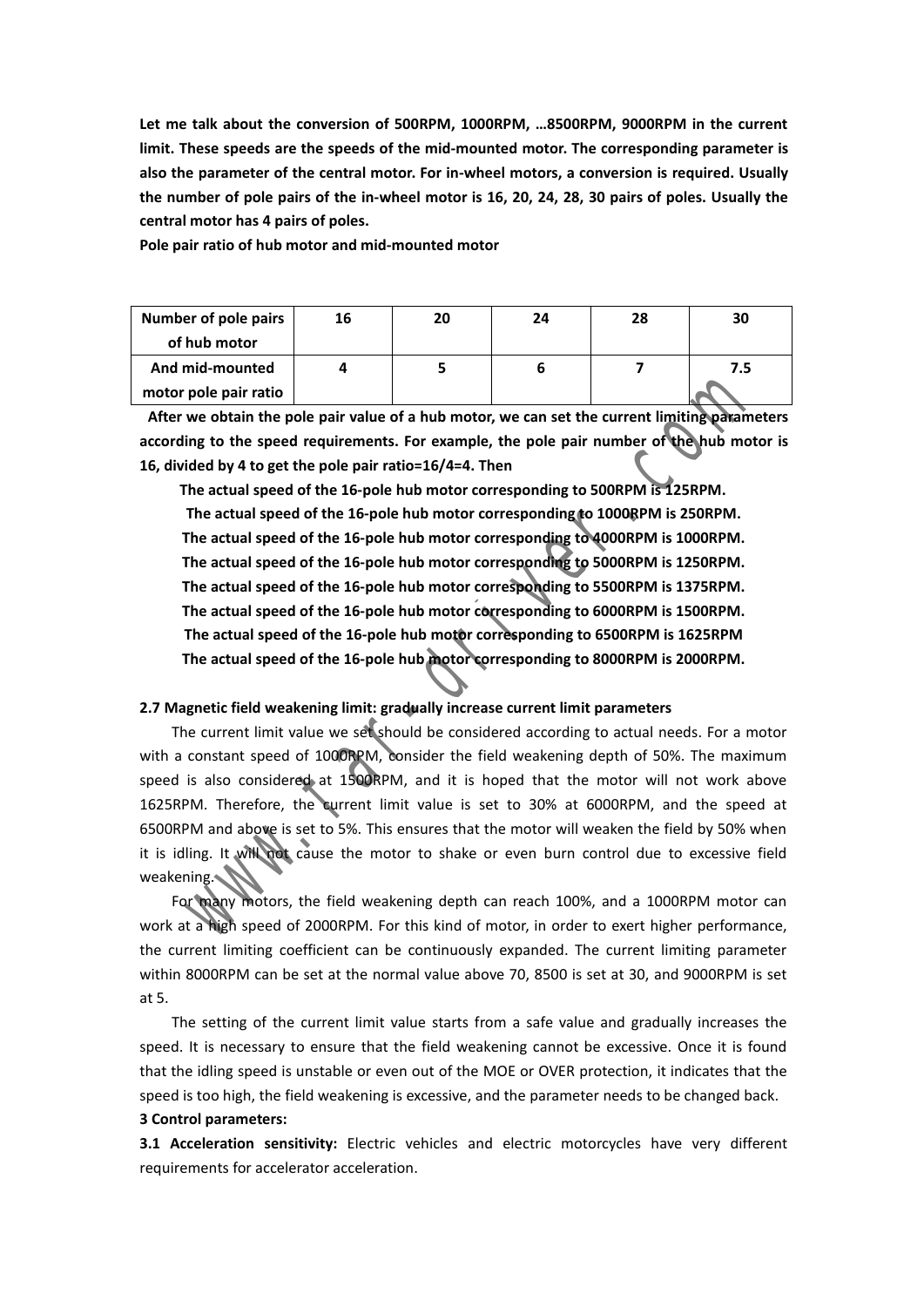An electric car is generally an accelerator pedal, while an electric motorcycle is an accelerator lever or a central control.

The response of electric vehicles to the throttle is moderate, while the requirements of electric motorcycles are different. Some customers require lightness, slowness, and stability, and some customers require quick response and trigger.

Acceleration sensitivity refers to the speed of throttle response. This parameter is between  $16^{\sim}$ 224. The higher the number, the more sensitive the accelerator will accelerate.

16 is already very slow. It is generally appropriate to set around 32 on electric vehicles, and rarely exceed 64.

For electric motorcycles, in addition to setting it at 32, many users prefer to respond quickly, so set it at 64, 128. The track race is even set at 224.

#### **3.2AN: AN value of the motorbody characteristic, the parameter range is 0~16.**

Standard surface mount motor AN=0

Standard I PM motor AN=16.

This parameter setting must conform to the characteristics of the motor.

Hub motor, surface mount mid-mounted motor, AN is not greater than 8.  $\bullet$ 

The AN value of the embedded central motor is not less than 8.

The encoder mid-mounted motor and the automobile permanent magnet synchronous motor matched with Fardriver all adopt AN=16.

All hub motors on the market are surface mount motors, and the AN value is generally set to 0 and not more than 4.

Incorrect setting of AN value will result in low starting efficiency and even MOE/OVER protection.

**3.3LM: Vehicle motor acceleration matching parameter, this value is used to adjust the smoothness of the motorrunning on the vehicle.**

The default setting is 22. The value used by most motors and vehicles on the market.

However, there are individual motor types that are poorly matched to the whole vehicle. At low speeds and medium speeds, you will feel obvious resonance and jitter. Adjusting the LM value will improve

Start at 22. If the jitter is accelerated in the low-speed range, reduce the LM. Start to test the effect from 16, 14, 12, 11, 8, and 5. The middle numbers will also work. Generally, it is better to be larger and try not to be too small. If it is too small, the current cannot be controlled, causing MOE/OVER protection and even burning control. Therefore, the LM value after the jitter disappears is the best parameter, so don't adjust it down. tat 64, 128. The track race is even set at 224.<br>
AN value of the motor body characteristic, the parameter range is 0°16.<br>
In surface mount motor AN=0.<br>
In PM motor AN=16.<br>
In the motor and the motor of AN=16.<br>
In the motor

Some motors and the whole vehicle are very smooth when LM=22, but it will cause jitter after changing the size. Therefore, it should be noted that there is no problem when LM=22 and this parameter should not be adjusted.

Or after the jitter resonance is found, the LM value is changed from 22 to 16,14. . . Even 5 doesn't have much effect, it means it has nothing to do with this parameter. At this time, you must change it back to the maximum value, such as 22, instead of keeping a random number in the controller.

#### **3.4 PID parameters: Start KI, Mid KI, Max KI/Start KP, Mid KP, Max KP.**

The default parameters Start KI=4, Mid KI=8, Max KI=12/Start KP=40, Mid KP=80, Max KP=120.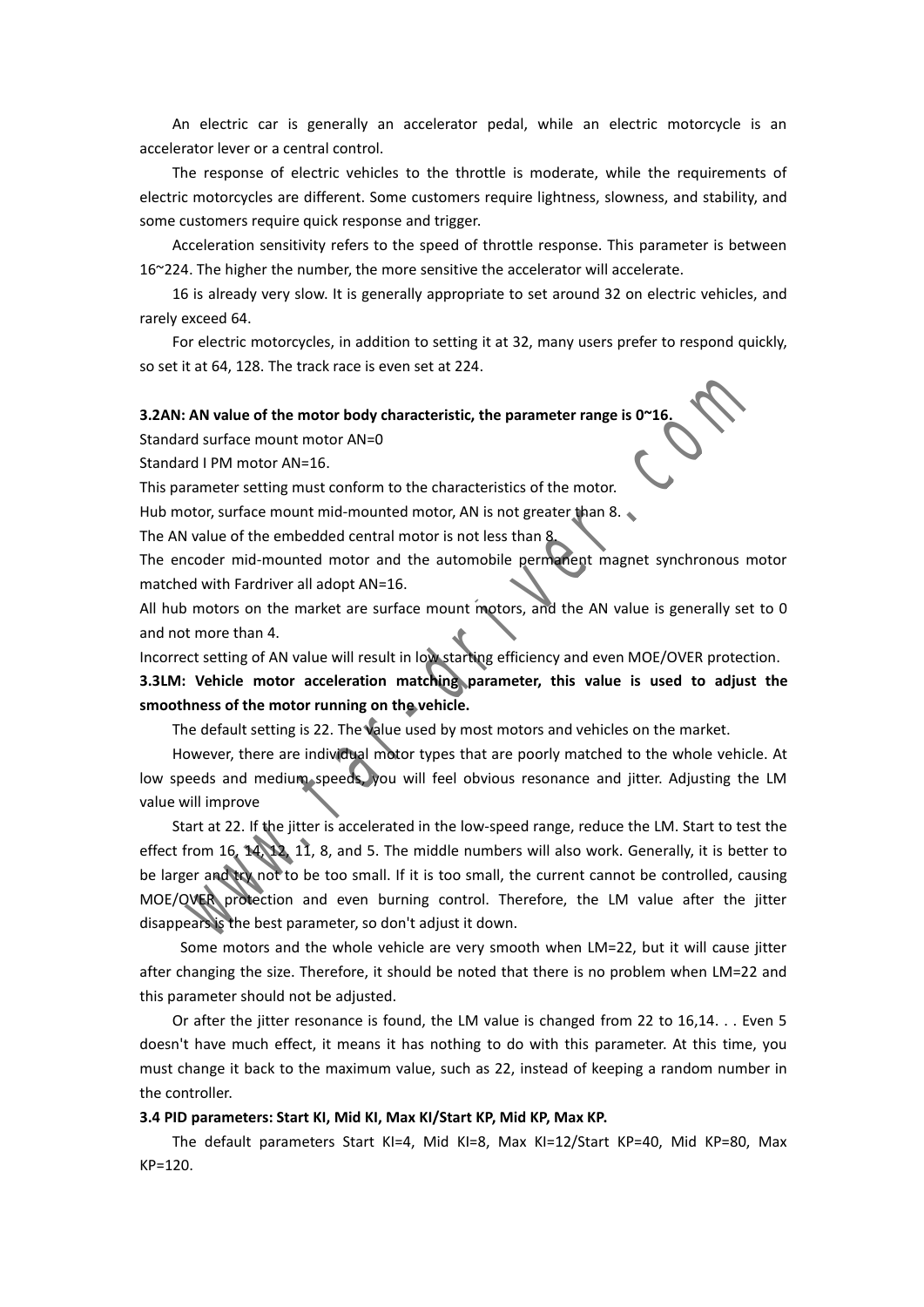The greater the motor power and the higher the voltage, the smaller the PID. PID parameters cannot be filled in casually, otherwise it will cause abnormal operation or even burn control. The following are the commonly used PID setting parameter values. There are 9 sets in total. Choose one set of parameters to match the motor vehicle and modify it under the guidance of professionals.

|   | StartKI        | MidKI | MaxKI | StartKP | MidKP | MaxKP |                      |
|---|----------------|-------|-------|---------|-------|-------|----------------------|
|   | 16             | 16    | 24    | 160     | 160   | 240   |                      |
|   | 8              | 16    | 24    | 80      | 160   | 240   |                      |
| 3 | 8              | 8     | 12    | 80      | 80    | 120   |                      |
| 4 | $\overline{4}$ | 8     | 12    | 40      | 80    | 120   | Medium power default |
| 5 | 4              | 4     | 6     | 40      | 40    | 60    |                      |
| 6 | 2              | 4     | 6     | 20      | 40    | 60    | High power default   |
|   | 2              | າ     | 3     | 20      | 20    | 30    |                      |
| 8 | 1              | 2     | 3     | 10      | 20    | 30    |                      |
| 9 | 1              |       | 1     | 10      | 10    | 10    | Surfboard default    |

Note: That improper PID parameter settings will cause the system to work abnormally, or even MOE\OVER\PHASE failures, etc., too large a difference will cause burning control, pay special attention

**4 Three-speed, electronic brake, power display, undervoltage protection parameters:**

**4.1 Three-speed control: high-speed gear, middle-speed gear, and low-speed gear.**

The current ratio is adjusted by 4 parameters.



High-speed gear: D is displayed on the mobile phone APP/computer. The power is fully open, working at the **maximum line current and maximum phase current.**

Mid-speed gear: DM is displayed onthe mobile APP/computer. When the power is turned on, the phase current affects the starting acceleration, and the line current affects the maximum speed. Generally, the ratio of the medium-speed phase current is 75% of the maximum phase current, and the ratio of the medium-speed line current is 50% of the maximum line current.

Low-speed gear: DL is displayed on the mobile phone APP/computer. When the power is turned on, the phase current affects the starting acceleration, and the line current affects the maximum speed. Generally, the low-speed phase current ratio is 50% of the maximum phase current, and the low-speed line current ratio is 25% of the maximum line current.